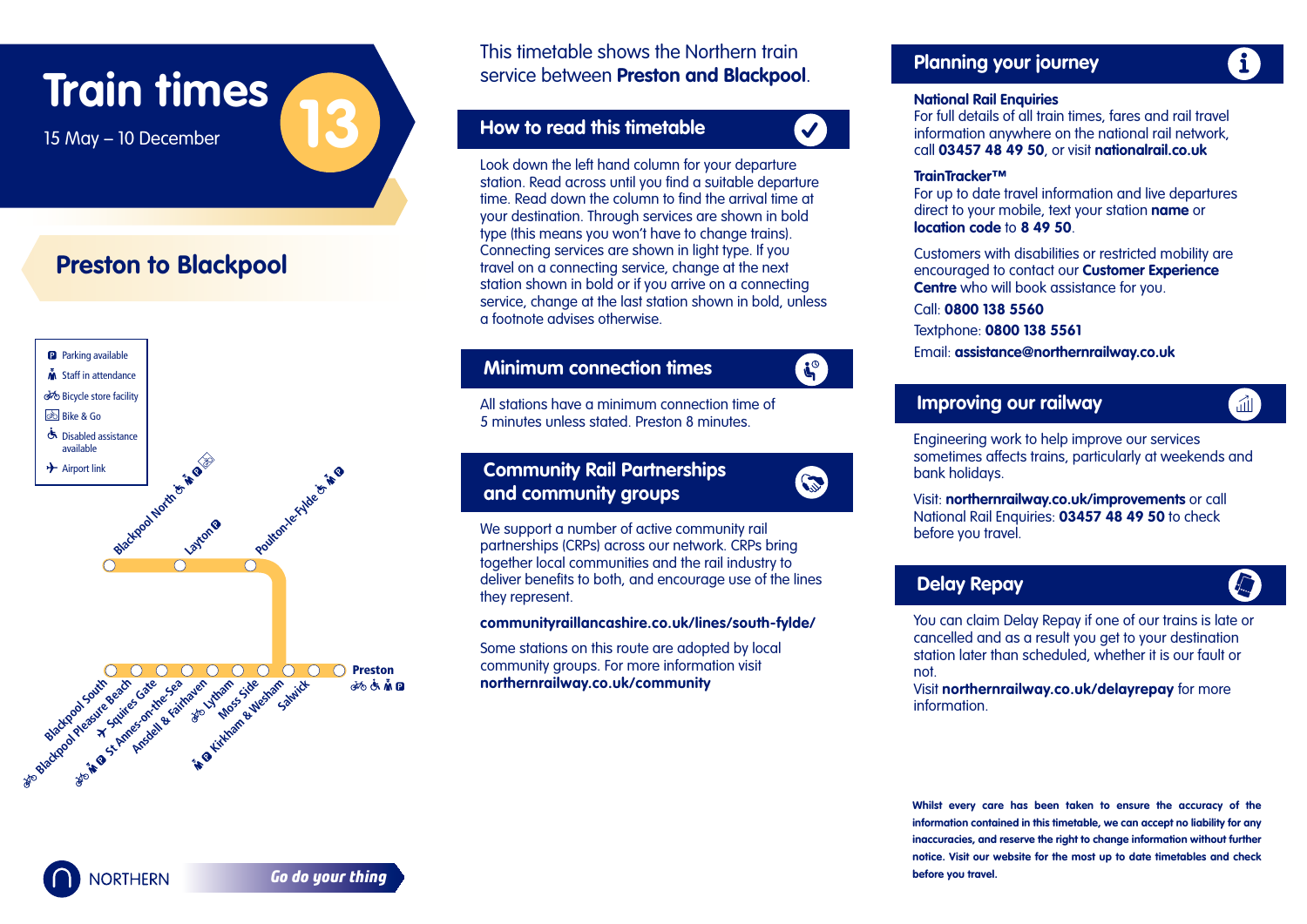# Preston to Blackpool

# Preston to Blackpool

| <b>Mondays to Saturdays</b>                                 |   |           |           |                |                          |                |           |           |                |                |           |
|-------------------------------------------------------------|---|-----------|-----------|----------------|--------------------------|----------------|-----------|-----------|----------------|----------------|-----------|
|                                                             |   |           |           |                |                          |                |           |           |                |                |           |
|                                                             |   | <b>MO</b> | <b>MX</b> | S <sub>O</sub> | <b>MSX</b>               | S <sub>O</sub> | <b>SX</b> | <b>SX</b> |                | S <sub>O</sub> | <b>SX</b> |
| Preston d 0020 0024 0053 0054 0552 0553 0631 0641 0653 0655 |   |           |           |                |                          |                |           |           |                |                |           |
| Salwick d                                                   |   |           |           |                |                          |                |           |           |                |                |           |
| Kirkham & Wesham                                            | d | 0030      | ä,        |                | 0102 0103 0603 0603 0640 |                |           |           |                |                | 0703 0704 |
| Moss Side d                                                 |   |           | L         | ä,             | ä,                       |                | ä,        | 06x46     |                | ä,             |           |
| Lvtham d                                                    |   |           |           |                |                          |                | ä,        | 0650      |                |                |           |
| Ansdell & Fairhaven d                                       |   |           |           |                |                          |                |           | 0653      |                |                |           |
| St Annes-on-the-Sea d                                       |   |           |           |                |                          |                | ä,        | 0657      |                |                |           |
| Squires Gate d                                              |   |           |           |                |                          |                | ä,        | 0701      |                |                |           |
| <b>Blackpool Pleasure Beach d</b>                           |   | i,        | ä,        |                | ä,                       |                | ä,        | 0703      |                |                |           |
| <b>Blackpool South</b> a                                    |   | L,        |           |                |                          |                | ä,        | 0706      |                |                |           |
| Poulton-le-Fylde d 0038 0040 0110 0111 0611 0611            |   |           |           |                |                          |                |           | ÷.        |                | 0656 0711 0712 |           |
| Lavton d                                                    |   |           |           |                | 0114 0115 0615 0615      |                |           | ä,        | ä,             |                | 0714 0716 |
| Blackpool North a 0044 0046 0119 0119 0619 0619             |   |           |           |                |                          |                |           | ä,        |                | 0703 0719 0720 |           |
| <b>Mondays to Saturdays</b>                                 |   |           |           |                |                          |                |           |           |                |                |           |
|                                                             |   |           | VT        |                |                          |                |           |           |                |                |           |
|                                                             |   | SO.       | <b>SX</b> |                | <b>SX</b>                | S <sub>O</sub> | <b>SX</b> | SO.       | <b>SX</b>      | SO.            | <b>SX</b> |
|                                                             |   |           |           |                |                          |                |           |           |                |                |           |
| Preston d 0656 0713 0729 0736 0738 0739 0744 0747 0747 0752 |   |           |           |                |                          |                |           |           |                |                |           |
| Salwick d                                                   |   |           |           |                | 0743                     |                | ä,        | 0751      |                | ë              | ä,        |
| Kirkham & Wesham d 0705                                     |   |           | ä,        |                | 0738 0748                |                |           | 0800      |                |                | 0801      |
| Moss Side d 07x11                                           |   |           | ä,        | ä,             | 07x54                    |                | ä,        | 08x06     |                |                |           |
| Lytham d 0715                                               |   |           |           |                | 0758                     |                | ä,        | 0810      |                |                |           |
| Ansdell & Fairhaven d 0718                                  |   |           |           | ٠              | 0801                     |                | ٠         | 0813      |                |                |           |
| St Annes-on-the-Sea d 0722                                  |   |           |           | ä,             | 0805                     |                | ä,        | 0817      |                |                |           |
| Squires Gate d 0726                                         |   |           |           |                | 0808                     |                | ä,        | 0820      |                |                |           |
| <b>Blackpool Pleasure Beach d 0728</b>                      |   |           |           | ä,             | 0811                     |                | ä,        | 0823      |                |                |           |
| Blackpool South a 0731                                      |   |           | ä,        | $\sim$         | 0813                     | ٠              | ä,        | 0825      | ٠              | ä              |           |
| Poulton-le-Fylde d                                          |   | ä,        | ä,        | 0746           | ÷.                       |                | 0753 0757 | ä,        |                | 0803 0805 0809 |           |
| Layton d                                                    |   |           | ä,        |                | ٠                        | L,             |           | ٠         | L,             |                | 0813      |
| <b>Blackpool North</b> a                                    |   | ä,        |           | 0732 0752      | ä,                       |                | 0801 0803 | ä,        |                | 0809 0812 0817 |           |
| <b>Mondays to Saturdays</b>                                 |   |           |           |                |                          |                |           |           |                |                |           |
|                                                             |   |           |           |                |                          |                |           | VT        |                | VT             |           |
|                                                             |   | SO        |           | <b>SX</b>      |                          | SO.            | <b>SX</b> | <b>SX</b> | S <sub>O</sub> | S <sub>O</sub> |           |
|                                                             |   |           |           |                |                          |                |           |           |                |                |           |
| Preston d 0755 0825 0835 0845 0851 0852 0855 0856 0911 0925 |   |           |           |                |                          |                |           |           |                |                |           |
| Salwick d                                                   |   |           |           |                |                          |                |           |           |                |                |           |
| Kirkham & Wesham d                                          |   | 0804      | ٠         | 0844           | ÷                        |                | 0902 0901 | ٠         | 0905           | ä,             | ä,        |
| Moss Side d                                                 |   |           |           | 08x50          |                          |                |           |           | 09x11          |                |           |
| Lvtham d                                                    |   |           |           | 0854           |                          |                |           |           | 0915           |                |           |
| Ansdell & Fairhaven d<br>Alan Branch all                    |   |           |           | 0857<br>0.004  |                          |                |           |           | 0918<br>0022   |                |           |

### **St Annes-on-the-Sea d - - 0901 - - - - 0922 - - Squires Gate d - - 0904 - - - - 0926 - - Blackpool Pleasure Beach d - - 0907 - - - - 0928 - - Blackpool South a - - 0909 - - - - 0931 - - Poulton-le-Fylde d 0812 0841 - 0901 0910 0909 - - - 0940**

|  | Layton d 0815 0844 - | $-09140912 - - -$                                 |                 |           |
|--|----------------------|---------------------------------------------------|-----------------|-----------|
|  |                      | Blackpool North a 0820 0849 - 0907 0918 0917 0920 | <b>Contract</b> | 0930 0946 |
|  |                      |                                                   |                 |           |

**Notes** x Stops on request. MO Mondays only. MSX Tuesdays to Fridays only. MX Tuesdays to Saturdays only. SO Saturdays only. SX Mondays to Fridays only. VT Service operated by First Trenetalia West Coast.

| <b>Mondays to Saturdays</b> |  |    |           |  |
|-----------------------------|--|----|-----------|--|
|                             |  | SO | <b>SX</b> |  |

| Preston                           |   |              | d 0930 0935 0940 0951 0958 0959 1025 1030 1040 1051 |      |       |           |           |    |                               |      |
|-----------------------------------|---|--------------|-----------------------------------------------------|------|-------|-----------|-----------|----|-------------------------------|------|
| Salwick d                         |   |              |                                                     |      |       |           |           |    |                               |      |
| Kirkham & Wesham                  | d |              | 0939 0944                                           | ۰    |       | 1000 1007 | 1007      |    | 1039                          | 1102 |
| Moss Side d                       |   | ٠            | 09x50                                               | ٠    | 10x06 | ä,        |           |    |                               |      |
| Lytham d                          |   |              | 0954                                                | ٠    | 1010  | ä,        |           |    |                               |      |
| Ansdell & Fairhaven d             |   | ٠            | 0957                                                | ٠    | 1013  | ٠         |           |    |                               |      |
| St Annes-on-the-Sea d             |   | ä,           | 1001                                                | ٠    | 1017  | ä         |           |    |                               |      |
| Squires Gate d                    |   | $\mathbf{r}$ | 1004                                                | ٠    | 1021  | ä,        |           |    |                               |      |
| <b>Blackpool Pleasure Beach d</b> |   | ٠            | 1007                                                | ٠    | 1024  | ٠         |           |    |                               |      |
| <b>Blackpool South</b> a          |   | ٠            | 1009                                                | ٠    | 1026  | ۰         |           |    |                               |      |
| Poulton-le-Fylde d                |   | 0947         | ä,                                                  | 0956 | ä,    |           |           |    | 1015 1015 1041 1047 1056 1110 |      |
| Layton d                          |   |              | ٠                                                   |      | ٠     |           | 1018 1019 | ä, |                               | 1114 |
| <b>Blackpool North</b>            | a | 0953         |                                                     | 1002 | ۰     |           |           |    | 1023 1023 1047 1053 1102 1118 |      |
|                                   |   |              |                                                     |      |       |           |           |    |                               |      |

#### Mondays to Saturdays

| cv |  | - - |  |  |
|----|--|-----|--|--|

#### **Preston d 1052 1057 1103 1124 1135 1140 1157 1200 1200 1224 Salwick d - - - - - - - - - - Kirkham & Wesham d 1101 1107 - - 1144 - 1207 1209 1209 -**

| Moss Side d                       | a. | 11x13   | $\sim$ | <b>Contract</b> | 11x50                    | ٠            | 12x13 | - 1    |                |     |
|-----------------------------------|----|---------|--------|-----------------|--------------------------|--------------|-------|--------|----------------|-----|
| Lytham d                          | ٠  | 1117    | ×,     | ۰               | 1154                     | ٠            | 1217  | $\sim$ |                |     |
| Ansdell & Fairhaven d             | ÷. | 1120    | ×,     | ٠               | 1157                     | ٠            | 1220  | $\sim$ |                |     |
| St Annes-on-the-Sea d             | ٠  | 1124    | $\sim$ | ٠               | 1201                     | ٠            | 1224  | - 1    |                |     |
| Squires Gate d                    | ۰  | 1127    | $\sim$ | ٠               | 1204                     | $\mathbf{r}$ | 1227  | $\sim$ |                |     |
| <b>Blackpool Pleasure Beach d</b> | ÷  | 1130    | ×,     | ٠               | 1207                     | ٠            | 1230  | $\sim$ |                |     |
| <b>Blackpool South</b> a          |    | $-1132$ | ٠      | $\sim$          | 1209                     | $\sim$       | 1232  | $\sim$ |                |     |
| Poulton-le-Fylde d 1109           |    | $\sim$  | $\sim$ | 1139            | ٠                        | 1155         | a.    |        | 1216 1217 1239 |     |
| Layton d 1112                     |    | $\sim$  | L.     |                 | <b>Contract Contract</b> |              | ÷     |        | 1220 1221      | - 4 |
| <b>Blackpool North</b> a 1117     |    | ٠       |        | 1127 1145       | ٠                        | 1202         | ۰     |        | 1224 1227 1246 |     |
|                                   |    |         |        |                 |                          |              |       |        |                |     |

#### Mondays to Saturdays VT SX SO SX SX

| Preston d 1229 1235 1240 1251 1256 1259 1324 1329 1334 1339 |    |      |           |           |           |           |    |                |   |           |      |
|-------------------------------------------------------------|----|------|-----------|-----------|-----------|-----------|----|----------------|---|-----------|------|
| Salwick d                                                   |    |      |           |           |           |           |    |                |   |           |      |
| Kirkham & Wesham                                            | d  |      | 1240 1244 | ٠         |           | 1300 1305 | ٠  | ۰              |   | 1339 1344 |      |
| Moss Side d                                                 |    | ٠    | 12x50     | ٠         | ۰         | 13x11     | ä, |                | ٠ | 13x50     |      |
| Lytham d                                                    |    | ٠    | 1254      | ä,        | ۰         | 1315      | ä, | ۰              | ۰ | 1354      | ä,   |
| Ansdell & Fairhaven d                                       |    | ٠    | 1257      | ä,        | ۰         | 1318      | ä, |                | ۰ | 1357      |      |
| St Annes-on-the-Sea d                                       |    |      | 1301      | ٠         |           | 1322      |    |                | ۰ | 1401      |      |
| Squires Gate d                                              |    | ٠    | 1304      | ä,        | ٠         | 1326      | ä  |                | ۰ | 1404      |      |
| <b>Blackpool Pleasure Beach d</b>                           |    | ٠    | 1307      | ٠         | ۰         | 1328      | ä, |                | ۰ | 1407      |      |
| <b>Blackpool South</b> a                                    |    | ٠    | 1309      | ٠         | ٠         | 1331      | ۰  |                | ۰ | 1409      | ٠    |
| Poulton-le-Fylde d 1248                                     |    |      | ٠         | 1256 1307 |           | ä,        |    | 1339 1347      |   |           | 1355 |
| Layton d                                                    |    |      | ۰         | ٠         | 1311      | ٠         |    |                |   |           |      |
| <b>Blackpool North</b>                                      | a. | 1254 | ٠         |           | 1302 1315 | ٠         |    | 1320 1346 1353 |   |           | 1402 |
|                                                             |    |      |           |           |           |           |    |                |   |           |      |

5

### Mondays to Saturdays

#### SO SO SX SO SX SX SX SO SX SO

| Preston d 1356 1359 1401 1424 1424 1430 1435 1438 1440 1441 |                     |                    |                          |  |                |                       |                |  |
|-------------------------------------------------------------|---------------------|--------------------|--------------------------|--|----------------|-----------------------|----------------|--|
| Salwick d                                                   |                     |                    |                          |  |                |                       |                |  |
| Kirkham & Wesham d 1406 1408 1410                           |                     |                    | ٠                        |  | 1439 1444 1447 |                       | ٠              |  |
| Moss Side d 14x12                                           |                     |                    | <b>Contractor</b>        |  | 14x50          |                       |                |  |
| Lytham d 1416                                               |                     | $\sim$             |                          |  | 1454           | ٠                     |                |  |
| Ansdell & Fairhaven d 1419                                  |                     |                    |                          |  | 1457           | ٠                     |                |  |
| St Annes-on-the-Sea d 1423                                  |                     |                    |                          |  | 1501           | $\tilde{\phantom{a}}$ |                |  |
| Squires Gate d 1426                                         |                     | $\sim$ $-$         |                          |  | 1504           |                       |                |  |
| <b>Blackpool Pleasure Beach d 1429</b>                      |                     | $\sim$             |                          |  | 1507           |                       |                |  |
| Blackpool South a 1431                                      |                     | <b>All Control</b> |                          |  | 1509           |                       |                |  |
| Poulton-le-Fylde d                                          | $\omega_{\rm{eff}}$ |                    | 1416 1417 1439 1440 1447 |  | ÷              |                       | 1455 1455 1459 |  |
| Layton d                                                    |                     | 1420 1421          |                          |  |                |                       |                |  |
| <b>Blackpool North</b> a                                    | ÷                   |                    | 1425 1425 1446 1446 1453 |  | ٠              |                       |                |  |

#### Mondays to Saturdays

|  | SX SO SO SX |  | SX SO SX SO |  |
|--|-------------|--|-------------|--|

### **Preston d 1451 1451 1456 1458 1524 1529 1535 1539 1540 1546**

| Salwick d                         |              | ٠  |   | ۰              |        |                |           |           |    | ٠         | 1553  |
|-----------------------------------|--------------|----|---|----------------|--------|----------------|-----------|-----------|----|-----------|-------|
| Kirkham & Wesham                  | $\mathsf{d}$ |    |   | 1500 1502 1506 | ٠      | ٠              |           | 1539 1544 | ۰  |           | 1602  |
| Moss Side d                       |              | ٠  | ٠ | 15x12          | $\sim$ | ۰              | ٠         | 15x50     | ٠  | ٠         | 16x08 |
| Lytham d                          |              | ä, | ٠ | 1516           | ٠      | ٠              | ۰         | 1554      | ä, |           | 1612  |
| Ansdell & Fairhaven d             |              | ä, | ۰ | 1519           | ä,     |                | ٠         | 1557      | ٠  |           | 1615  |
| St Annes-on-the-Sea d             |              | ä, | ۰ | 1523           | ä,     |                | ۰         | 1601      | ٠  |           | 1619  |
| Squires Gate d                    |              | ä, | ٠ | 1526           | ä,     |                | ٠         | 1604      | ä, |           | 1622  |
| <b>Blackpool Pleasure Beach d</b> |              | ÷  | ٠ | 1529           | ä,     |                | ۰         | 1607      | ٠  | ۰         | 1625  |
| <b>Blackpool South</b> a          |              | ×  | ÷ | 1531           | ٠      |                |           | 1609      | ٠  |           | 1627  |
| Poulton-le-Fylde d 1508 1510      |              |    |   | ٠              | ۰      |                | 1539 1547 | ٠         |    | 1556 1556 |       |
| Lavton d 1512 1514                |              |    |   | ÷              | ۰      |                |           |           |    |           |       |
| Blackpool North a 1516 1518       |              |    |   | ÷              |        | 1520 1546 1553 |           | ۰         |    | 1602 1602 |       |
|                                   |              |    |   |                |        |                |           |           |    |           |       |

#### Mondays to Saturdays

| SO SX |  | SO SX SO SX SX |  |  |
|-------|--|----------------|--|--|

| Preston                                              |   | d 1557 1558 1624 1630 1642 1653 1654 1656 1700 1734 |      |   |        |    |      |    |       |           |       |
|------------------------------------------------------|---|-----------------------------------------------------|------|---|--------|----|------|----|-------|-----------|-------|
| Salwick d                                            |   |                                                     | 1605 |   |        |    |      |    |       |           |       |
| Kirkham & Wesham                                     | d | 1606 1609                                           |      | ٠ | 1639   |    | 1702 |    | 1706  | 1709 1744 |       |
| Moss Side d                                          |   | ٠                                                   |      |   |        |    |      |    | 17x12 |           | 17x50 |
| Lytham d                                             |   | ٠                                                   |      |   |        |    |      |    | 1716  | ٠         | 1754  |
| Ansdell & Fairhaven d                                |   |                                                     |      |   |        |    |      |    | 1719  | ٠         | 1757  |
| St Annes-on-the-Sea d                                |   | ä,                                                  |      |   |        |    |      | ۰  | 1723  | ٠         | 1801  |
| Squires Gate d                                       |   | <b>College</b>                                      |      |   |        |    |      |    | 1726  | ÷         | 1804  |
| <b>Blackpool Pleasure Beach d</b>                    |   | ä,                                                  |      |   |        |    |      | ٠  | 1729  | ٠         | 1807  |
| <b>Blackpool South</b> a                             |   | ٠                                                   |      |   |        |    |      |    | 1731  |           | 1809  |
| Poulton-le-Fylde d                                   |   | 1614 1617 1640 1647 1657 1710                       |      |   |        |    |      | ٠  |       | 1717      |       |
| Layton d 1618 1620 1643                              |   |                                                     |      |   | $\sim$ | A. | 1713 | ×, |       | 1721      |       |
| Blackpool North a 1622 1625 1648 1653 1704 1718 1716 |   |                                                     |      |   |        |    |      |    |       | 1725      |       |

**Notes** x Stops on request. SO Saturdays only. SX Mondays to Fridays only. VT Service operated by First Trenetalia West Coast.

#### **Notes** x Stops on request. SO Saturdays only. SX Mondays to Fridays only. VT Service operated by First Trenetalia West Coast.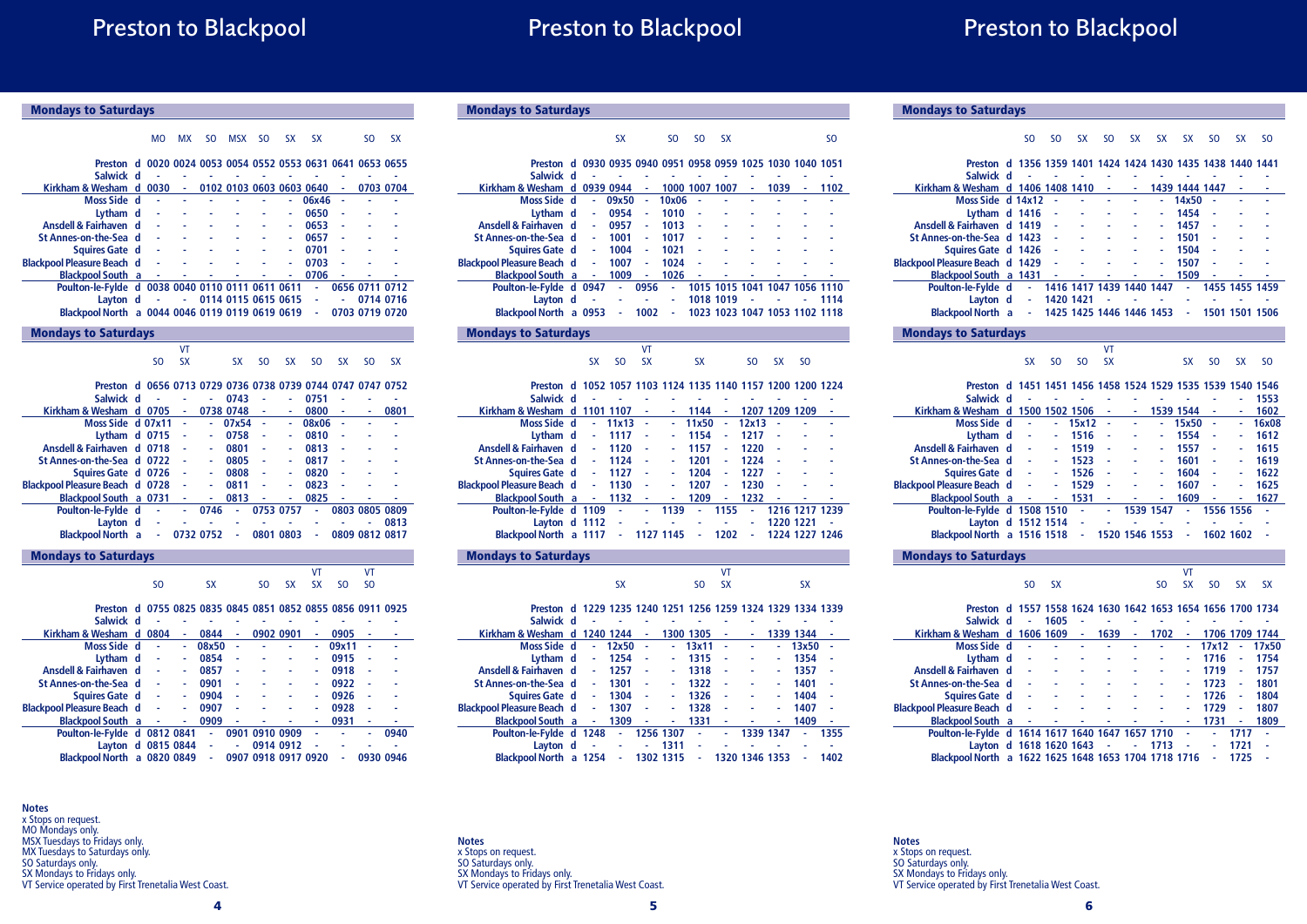# Preston to Blackpool

| <b>Mondays to Saturdays</b>                                 |   |           |                |                |                |                               |                |                |                                                   |                |                |  |
|-------------------------------------------------------------|---|-----------|----------------|----------------|----------------|-------------------------------|----------------|----------------|---------------------------------------------------|----------------|----------------|--|
|                                                             |   |           |                | S <sub>O</sub> | S <sub>O</sub> | SX                            |                | <b>SX</b>      |                                                   |                | SO.            |  |
|                                                             |   |           |                |                |                |                               |                |                |                                                   |                |                |  |
| Preston                                                     | d |           |                |                |                |                               |                |                | 1737 1742 1749 1754 1754 1826 1832 1837 1843 1852 |                |                |  |
| Salwick d                                                   |   |           |                | 1756           |                | 1801                          |                |                |                                                   |                |                |  |
| Kirkham & Wesham d                                          |   | 1747      |                |                |                | 1803 1804 1805 1835 1841 1846 |                |                |                                                   | ٠              | 1902           |  |
| Moss Side d                                                 |   |           | L,             | 18x09          |                |                               | ä,             | 18x47          |                                                   |                |                |  |
| Lytham d                                                    |   |           |                | 1813           |                |                               | ä,             | 1852           |                                                   |                |                |  |
| Ansdell & Fairhaven d                                       |   |           | ٠              | 1816           |                |                               | ٠              | 1855           |                                                   |                |                |  |
| St Annes-on-the-Sea d                                       |   |           |                | 1820           |                |                               |                | 1859           |                                                   |                |                |  |
| Squires Gate d                                              |   |           |                | 1823           |                |                               |                | 1902           |                                                   |                |                |  |
| <b>Blackpool Pleasure Beach d</b>                           |   |           | ä,             | 1826           |                |                               |                | 1905           |                                                   |                |                |  |
| <b>Blackpool South a</b>                                    |   | L,        | ÷              | 1828           |                |                               | ä,             | 1908           |                                                   |                |                |  |
| Poulton-le-Fylde d 1754 1759                                |   |           |                | ä,             |                | 1812 1813 1843                |                | ä,             |                                                   | 1854 1858 1910 |                |  |
| Layton d 1758                                               |   |           |                | ä,             |                | 1815 1816 1846                |                | ٠              |                                                   |                | 1914           |  |
| Blackpool North a 1802 1805                                 |   |           |                | ä,             |                | 1820 1821 1851                |                | ٠              |                                                   | 1900 1905 1918 |                |  |
| <b>Mondays to Saturdays</b>                                 |   |           |                |                |                |                               |                |                |                                                   |                |                |  |
|                                                             |   | VT        |                |                |                |                               |                |                |                                                   |                |                |  |
|                                                             |   | <b>SX</b> | SO.            | <b>SX</b>      | <b>SX</b>      | SO.                           | <b>SX</b>      | SO.            | <b>SX</b>                                         |                | SO.            |  |
|                                                             |   |           |                |                |                |                               |                |                |                                                   |                |                |  |
| Preston d                                                   |   |           |                |                |                |                               |                |                | 1855 1856 1859 1925 1926 1930 1931 1935 1940 1951 |                |                |  |
| Salwick d                                                   |   | i,        | L,             |                |                |                               |                |                |                                                   |                |                |  |
| Kirkham & Wesham                                            | d | ٠         |                | 1906 1908      | ٠              | ٠                             |                | 1939 1940 1944 |                                                   | ۰              | 2002           |  |
| Moss Side d                                                 |   | ÷,        | 19x12          |                |                |                               |                |                | 19x50                                             |                |                |  |
| Lytham d                                                    |   |           | 1916           |                |                |                               |                |                | 1954                                              |                |                |  |
| Ansdell & Fairhaven d                                       |   |           | 1919           |                |                |                               |                | ä,             | 1957                                              |                |                |  |
| St Annes-on-the-Sea d                                       |   |           | 1923           |                |                |                               |                | ä,             | 2001                                              |                |                |  |
| Squires Gate d                                              |   | ä,        | 1926           |                |                |                               |                | ä,             | 2004                                              |                |                |  |
| <b>Blackpool Pleasure Beach d</b>                           |   | ä,        | 1929           |                |                |                               |                | ä,             | 2007                                              |                |                |  |
| <b>Blackpool South a</b>                                    |   |           | 1931           |                |                |                               |                |                | 2009                                              | ٠              |                |  |
| Poulton-le-Fylde d                                          |   |           | ÷.             |                |                | 1916 1940 1941 1947 1949      |                |                |                                                   |                | 1956 2010      |  |
| Layton d                                                    |   |           | ä,             | 1920           |                |                               |                |                |                                                   | ٠              | 2014           |  |
| <b>Blackpool North a 1915</b>                               |   |           | ä,             |                |                | 1925 1947 1948 1953 1955      |                |                | ä,                                                |                | 2002 2018      |  |
| <b>Mondays to Saturdays</b>                                 |   |           |                |                |                |                               |                |                |                                                   |                |                |  |
|                                                             |   |           |                |                |                |                               |                |                |                                                   |                |                |  |
|                                                             |   | <b>SX</b> | S <sub>O</sub> | S <sub>O</sub> | <b>SX</b>      | SX                            | S <sub>O</sub> | <b>SX</b>      | S <sub>0</sub>                                    | <b>SX</b>      | S <sub>0</sub> |  |
|                                                             |   |           |                |                |                |                               |                |                |                                                   |                |                |  |
| Preston d 1952 1957 2025 2026 2036 2040 2041 2051 2052 2056 |   |           |                |                |                |                               |                |                |                                                   |                |                |  |
| المناسبة والمسامرة                                          |   |           |                |                |                |                               |                |                |                                                   |                |                |  |

| гіемин                            |   |      |       |        |           | טנטז זנטז ונטז ו <del>ו</del> טז נעטט פונטז נזטז <i>ו</i> נכו זנכו |                     |                     |           |                |
|-----------------------------------|---|------|-------|--------|-----------|--------------------------------------------------------------------|---------------------|---------------------|-----------|----------------|
| Salwick d                         |   |      |       |        |           |                                                                    |                     |                     |           |                |
| Kirkham & Wesham d 2001 2006      |   |      |       |        | ۰         | 2045                                                               | ۰                   |                     |           | 2100 2101 2105 |
| Moss Side d                       |   | ٠    | 20x12 | ×,     | ۰         | 20x51                                                              | ä,                  |                     | ٠         | 21x11          |
| Lytham d                          |   | ٠    | 2016  | $\sim$ | ۰         | 2055                                                               | ä,                  |                     |           | 2115           |
| Ansdell & Fairhaven d             |   | ٠    | 2019  | ä,     | ۰         | 2058                                                               | ä,                  |                     |           | 2118           |
| St Annes-on-the-Sea d             |   | ٠    | 2023  | ä,     | ۰         | 2102                                                               | ۰                   |                     |           | 2122           |
| Squires Gate d                    |   | ٠    | 2027  | ä,     |           | 2105                                                               |                     |                     |           | 2126           |
| <b>Blackpool Pleasure Beach d</b> |   | ٠    | 2029  | ä,     | ۰         | 2108                                                               | ä,                  |                     | ٠         | 2128           |
| <b>Blackpool South</b> a          |   | ÷.   | 2032  | $\sim$ | ۰         | 2110                                                               | ٠                   |                     |           | 2131           |
| Poulton-le-Fylde d 2009           |   |      | ٠     |        | 2040 2041 | ÷.                                                                 | 2055 2056 2108 2109 |                     |           |                |
| Layton d 2012                     |   |      | ä,    |        |           |                                                                    |                     |                     | 2112 2113 |                |
| <b>Blackpool North</b>            | a | 2017 | ٠     |        | 2046 2047 | ٠                                                                  |                     | 2102 2103 2116 2117 |           |                |

Mondays to Saturdays

|                                   |   |    |        | SX        | SO.          | SХ | SХ                  | SO.       | SO.                                               |      | sх   |
|-----------------------------------|---|----|--------|-----------|--------------|----|---------------------|-----------|---------------------------------------------------|------|------|
|                                   |   |    |        |           |              |    |                     |           |                                                   |      | 嘌    |
| Preston                           | d |    |        |           |              |    |                     |           | 2127 2131 2138 2140 2143 2151 2152 2159 2228 2236 |      |      |
| Salwick d                         |   |    |        |           |              |    |                     |           |                                                   |      |      |
| Kirkham & Wesham d                |   |    |        | 2140 2147 | ۰            | ۰  |                     |           | 2200 2202 2209                                    |      | 2301 |
| Moss Side d                       |   | ä, |        | 21x53     | ×,           |    |                     |           | 22x15                                             | ٠    | 2316 |
| Lytham d                          |   | ä, |        | 2157      | ä,           |    |                     | ٠         | 2219                                              | ä,   | 2328 |
| Ansdell & Fairhaven d             |   |    |        | 2200      | $\mathbf{r}$ |    |                     | ٠         | 2222                                              | ٠    | 2333 |
| St Annes-on-the-Sea d             |   | ä, |        | 2204      | ä,           |    |                     | ٠         | 2225a                                             | ٠    | 2343 |
| Squires Gate d                    |   | ä, |        | 2207      | ä,           |    |                     |           |                                                   | ٠    | 2349 |
| <b>Blackpool Pleasure Beach d</b> |   | ä  | ٠      | 2210      | ä,           |    |                     |           | ٠                                                 | ٠    | 2353 |
| <b>Blackpool South</b> a          |   | ٠  | $\sim$ | 2212      | ٠            |    | ٠                   | ٠         | ۰                                                 | ٠    | 2357 |
| Poulton-le-Fylde d 2142 2148      |   |    |        | ÷         |              |    | 2156 2158 2208 2210 |           | ٠                                                 | 2243 |      |
| Lavton d                          |   |    |        | ä,        |              |    |                     | 2212 2213 | ä,                                                |      |      |
| Blackpool North a 2149 2154       |   |    |        | ٠         |              |    | 2202 2205 2216 2218 |           | ٠                                                 | 2250 |      |
|                                   |   |    |        |           |              |    |                     |           |                                                   |      |      |

#### Mondays to Saturdays

#### SO SO SX SX SO SX SO SO

| Preston                           |        | d 2241 2245 2250 2251 2324 2326 2329 2330 2341 2351 |           |                                         |  |      |      |
|-----------------------------------|--------|-----------------------------------------------------|-----------|-----------------------------------------|--|------|------|
| Salwick d                         |        |                                                     |           |                                         |  |      |      |
| Kirkham & Wesham d                | ٠      | 2254 2259 2300 2333                                 |           |                                         |  | 2340 | 0001 |
| Moss Side d                       | ٠      | 23x00                                               |           |                                         |  |      |      |
| Lytham d                          | ٠      | 2305                                                | ٠         |                                         |  |      |      |
| Ansdell & Fairhaven d             |        | 2308                                                |           |                                         |  |      |      |
| St Annes-on-the-Sea d             |        | 2312                                                |           |                                         |  |      |      |
| Squires Gate d                    | ٠      | 2315                                                |           |                                         |  |      |      |
| <b>Blackpool Pleasure Beach d</b> | ٠      | 2318                                                | ٠         |                                         |  |      |      |
| <b>Blackpool South</b> a          | ÷      | 2320                                                | ٠         |                                         |  |      |      |
| Poulton-le-Fylde d                | 2257   | ×.                                                  |           | 2307 2308 2341 2341 2345 2348 2359 0009 |  |      |      |
| Layton d                          |        | ٠                                                   | 2311 2312 | $\sim$                                  |  |      | 0013 |
| <b>Blackpool North</b>            | a 2303 |                                                     |           | 2315 2316 2347 2347 2351 2354 0005 0017 |  |      |      |

#### Mondays to Saturdays

|                                   | SX   |   |  |   |  |  |  |
|-----------------------------------|------|---|--|---|--|--|--|
| Preston d 2353                    |      |   |  |   |  |  |  |
| Salwick d                         |      |   |  |   |  |  |  |
| Kirkham & Wesham d                | 0002 | ۰ |  |   |  |  |  |
| Moss Side d                       | ٠    |   |  |   |  |  |  |
| Lytham d                          | ٠    |   |  |   |  |  |  |
| Ansdell & Fairhaven d             | ä,   |   |  |   |  |  |  |
| St Annes-on-the-Sea d             |      |   |  |   |  |  |  |
| Squires Gate d                    | ٠    |   |  |   |  |  |  |
| <b>Blackpool Pleasure Beach d</b> | ٠    |   |  |   |  |  |  |
| <b>Blackpool South</b> a          | ٠    |   |  |   |  |  |  |
| Poulton-le-Fylde d 0010           |      |   |  |   |  |  |  |
| Layton d 0014                     |      | ٠ |  | ۰ |  |  |  |
| Blackpool North a 0019            |      | ٠ |  |   |  |  |  |

#### **Sundays**

| Preston d                         |    |      | 0025 0834 0857 0930 0935 0959 1017 1036 1059 1123 |      |                                              |    |                |   |       |           |           |
|-----------------------------------|----|------|---------------------------------------------------|------|----------------------------------------------|----|----------------|---|-------|-----------|-----------|
| Salwick d                         |    | ۰    |                                                   |      |                                              |    |                |   |       |           |           |
| Kirkham & Wesham d                |    | ٠    |                                                   |      | 0845 0906 0943 0944 1009 1027 1045 1109 1132 |    |                |   |       |           |           |
| Moss Side d                       |    | ٠    | 08x51                                             | ٠    | 09x49                                        | ä, |                |   | 10x51 | ä,        |           |
| Lytham d                          |    | ٠    | 0855                                              | ٠    | 0953                                         | ä, |                |   | 1055  | ä         |           |
| Ansdell & Fairhaven d             |    | ٠    | 0858                                              | ٠    | 0956                                         | ä, |                |   | 1058  | ä,        |           |
| St Annes-on-the-Sea d             |    | ٠    | 0902                                              | ۰    | 1000                                         | ä, |                |   | 1102  | ٠         |           |
| Squires Gate d                    |    | ٠    | 0905                                              | ٠    | 1003                                         | ä, |                |   | 1106  | ä,        |           |
| <b>Blackpool Pleasure Beach d</b> |    | ٠    | 0908                                              | ٠    | 1006                                         | l, |                |   | 1108  |           |           |
| <b>Blackpool South</b> a          |    | ٠    | 0911                                              | ٠    | 1009                                         | ٠  |                |   | 1112  | ٠         |           |
| Poulton-le-Fylde d                |    | 0041 | ٠                                                 | 0914 | ۰                                            |    | 0953 1017 1035 |   | ٠     |           | 1117 1140 |
| Layton d                          |    | ٠    | ٠                                                 | 0918 | ٠                                            | ٠  | 1021           | ٠ | ٠     | 1121      | ä,        |
| <b>Blackpool North</b>            | a. | 0047 | ٠                                                 | 0922 | ٠                                            |    | 0959 1025 1041 |   |       | 1125 1146 |           |

#### **Sundays**

#### **Preston d 1134 1142 1151 1220 1235 1241 1255 1320 1335 1343**

| Salwick d                              |    |        |                |   |                |    |                |   |                |      |
|----------------------------------------|----|--------|----------------|---|----------------|----|----------------|---|----------------|------|
| Kirkham & Wesham d 1146                |    | ۰      |                |   | 1200 1230 1244 | ٠  |                |   | 1304 1330 1346 |      |
| Moss Side d 11x52                      |    | ä,     |                | ٠ | 12x50          | ٠  |                | ۰ | 13x52          |      |
| Lytham d 1156                          |    | ä,     |                | ۰ | 1254           | ä, |                | ٠ | 1356           |      |
| Ansdell & Fairhaven d 1159             |    | ×,     | ۰              | ٠ | 1257           | ٠  |                | ٠ | 1359           |      |
| St Annes-on-the-Sea d 1203             |    | ä,     |                | ٠ | 1301           | ä  |                | ٠ | 1403           |      |
| Squires Gate d 1206                    |    | $\sim$ |                | ٠ | 1305           | ä  |                | ٠ | 1406           |      |
| <b>Blackpool Pleasure Beach d 1209</b> |    | ÷      |                | ٠ | 1307           | ä, |                | ٠ | 1409           |      |
| Blackpool South a 1212                 |    | $\sim$ | ۰              | ٠ | 1311           |    |                | ۰ | 1412           |      |
| Poulton-le-Fylde d                     | a. |        | 1158 1208 1238 |   | ÷.             |    | 1257 1311 1338 |   | ٠              | 1359 |
| Layton d                               | ä, | $\sim$ | 1211           | ٠ | ٠              | ٠  | 1315           | ٠ | ٠              |      |
| <b>Blackpool North</b> a               | ٠  |        | 1206 1215 1244 |   | ä,             |    | 1303 1319 1344 |   | ۰              | 1405 |

#### **Sundays**

| Preston d 1359 1420 1436 1444 1459 1520 1535 1544 1559 1620 |                 |                 |                |    |                |   |                |      |                |           |
|-------------------------------------------------------------|-----------------|-----------------|----------------|----|----------------|---|----------------|------|----------------|-----------|
| Salwick d                                                   |                 |                 |                |    |                |   |                |      |                |           |
| Kirkham & Wesham d                                          |                 |                 | 1408 1430 1445 | ٠  |                |   | 1508 1530 1546 |      |                | 1608 1630 |
| Moss Side d                                                 |                 |                 | 14x51          | ×, |                |   | 15x52          |      |                |           |
| Lytham d                                                    | ÷               | ٠               | 1455           | ä, | ٠              | ۰ | 1556           | ٠    |                |           |
| Ansdell & Fairhaven d                                       | ä,              | ٠               | 1458           | ÷, |                |   | 1559           | ä,   |                |           |
| St Annes-on-the-Sea d                                       | ä,              | ٠               | 1502           | ä, |                |   | 1603           | ä    |                |           |
| Squires Gate d                                              | $\sim$ 10 $\pm$ | ٠               | 1506           | ä, |                | ٠ | 1606           | ä,   |                |           |
| <b>Blackpool Pleasure Beach d</b>                           | ٠               | ۰               | 1508           | ä, |                | ۰ | 1609           | ä,   |                |           |
| <b>Blackpool South</b> a                                    | ٠               | ٠.              | 1512           | ٠  |                | ۰ | 1612           |      |                |           |
| Poulton-le-Fylde d 1416 1438                                |                 |                 | ÷              |    | 1500 1517 1538 |   | ä,             |      | 1600 1617 1638 |           |
| Layton d 1420                                               |                 | $\sim 10^{-10}$ | ä,             | ٠  | 1520           | ٠ | ۰              | ٠    | 1620           | ٠         |
| Blackpool North a 1424 1444                                 |                 |                 | ä,             |    | 1506 1525 1544 |   | ٠              | 1607 | 1625 1644      |           |
|                                                             |                 |                 |                |    |                |   |                |      |                |           |

**Notes** x Stops on request. SO Saturdays only. SX Mondays to Fridays only. VT Service operated by First Trenetalia West Coast. **Notes**<br>x Stops on request.<br>SO Saturdays only.<br>SX Mondays to Fridays only.<br><del>☞</del> Bus service - Heavy luggage, dogs, bicycles and pushchairs may not be carried.

8

**Notes** x Stops on request.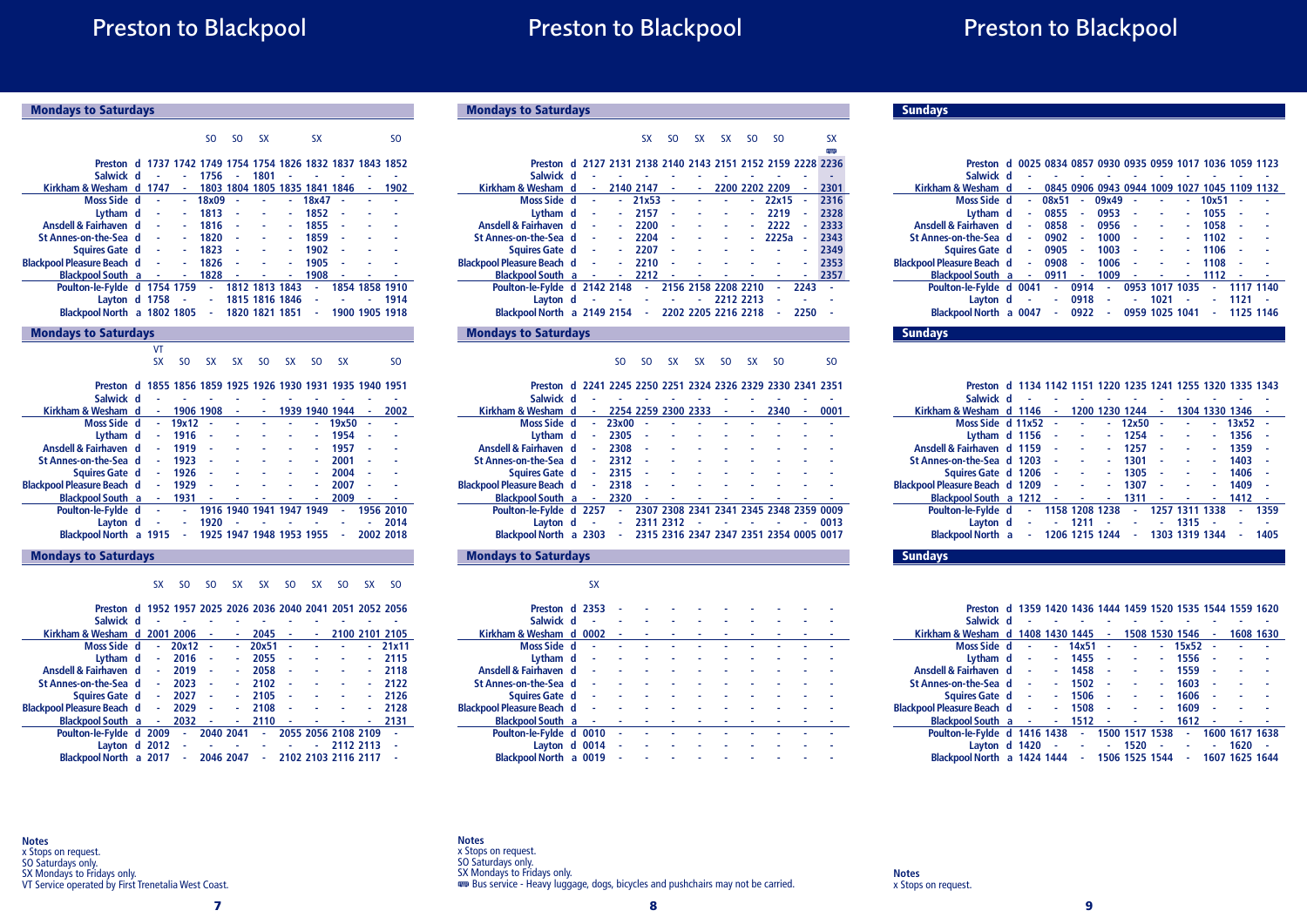# Blackpool to Preston

# Blackpool to Preston

# Preston to Blackpool

### **Sundays**

| Preston d 1636 1644 1700 1720 1735 1743 1758 1820 1836 1841 |          |    |                |                |    |                |                |       |      |
|-------------------------------------------------------------|----------|----|----------------|----------------|----|----------------|----------------|-------|------|
| Salwick d                                                   |          |    |                |                |    |                |                |       |      |
| Kirkham & Wesham                                            | $d$ 1645 |    |                | 1709 1730 1746 |    |                | 1808 1830 1845 |       |      |
| Moss Side d 16x51                                           |          |    |                | 17x52          |    |                |                | 18x51 |      |
| Lytham d 1655                                               |          | ä, |                | 1756           |    |                |                | 1855  |      |
| Ansdell & Fairhaven d 1658                                  |          | ä, |                | 1759           | ٠  |                |                | 1858  |      |
| St Annes-on-the-Sea d 1702                                  |          | ä, |                | 1803           | ä, |                |                | 1902  | ä,   |
| Squires Gate d 1706                                         |          | ä, |                | 1806           | ä, |                |                | 1906  |      |
| Blackpool Pleasure Beach d 1708                             |          | ä, |                | 1809           | ä, |                |                | 1908  |      |
| Blackpool South a 1712                                      |          | ۰  |                | 1812           |    |                |                | 1912  |      |
| Poulton-le-Fylde d                                          | ÷.       |    | 1700 1718 1738 | ä,             |    | 1759 1816 1838 |                |       | 1857 |
| Layton d                                                    | ä,       |    | 1721           |                |    | 1820           |                | ۰     |      |
| <b>Blackpool North</b> a                                    | ٠        |    | 1707 1726 1744 | ٠              |    | 1805 1824 1844 |                |       | 1904 |
| Sundavs                                                     |          |    |                |                |    |                |                |       |      |

| Preston d 1848 1858 1920 1935 1942 1952 2005 2017 2036 2046 |   |           |                     |     |       |    |                     |   |       |      |  |
|-------------------------------------------------------------|---|-----------|---------------------|-----|-------|----|---------------------|---|-------|------|--|
| Salwick d                                                   |   |           |                     |     |       |    |                     |   |       |      |  |
| Kirkham & Wesham                                            | d |           | 1857 1908 1930 1946 |     |       | ٠  | 2001 2014 2027 2045 |   |       |      |  |
| Moss Side d                                                 |   | ä,        |                     |     | 19x52 | ٠  |                     | ٠ | 20x51 | ä,   |  |
| Lytham d                                                    |   | ä,        |                     |     | 1956  | ä, |                     | ۰ | 2055  |      |  |
| Ansdell & Fairhaven d                                       |   | $\sim$    |                     |     | 1959  | ä, |                     | ۰ | 2058  |      |  |
| St Annes-on-the-Sea d                                       |   | ÷.        |                     |     | 2003  | ä, |                     | ٠ | 2102  |      |  |
| Squires Gate d                                              |   | $\sim 10$ |                     |     | 2006  | ä, |                     | ٠ | 2106  |      |  |
| <b>Blackpool Pleasure Beach d</b>                           |   | n.        |                     |     | 2009  | ä, |                     | ۰ | 2108  |      |  |
| <b>Blackpool South</b> a                                    |   | ÷         | ٠                   | ۰   | 2012  | ٠  |                     | ۰ | 2112  | ä,   |  |
| Poulton-le-Fylde d 1906 1916 1938                           |   |           |                     |     | ä,    |    | 1958 2010 2022 2035 |   | ä     | 2102 |  |
| Lavton d                                                    |   |           | 1920                | - 4 |       |    | 2026                |   |       |      |  |
| Blackpool North a 1913 1924 1944                            |   |           |                     |     | ٠     |    | 2005 2019 2030 2041 |   | ۰     | 2108 |  |
|                                                             |   |           |                     |     |       |    |                     |   |       |      |  |

#### **Sundays**

| Preston d 2056 2119 2142 2159 2220 2243 2303 2318 2345 2356          |            |        |                      |           |            |        |         |           |      |
|----------------------------------------------------------------------|------------|--------|----------------------|-----------|------------|--------|---------|-----------|------|
| Salwick d                                                            |            |        |                      |           |            |        |         |           |      |
| Kirkham & Wesham d 2105 2129                                         |            |        | $\sim 100$           | 2208 2229 |            | $\sim$ |         | 2312 2328 | 0006 |
| Moss Side d                                                          |            |        |                      |           |            |        |         |           |      |
| Lytham d                                                             | ä,         | ٠      |                      |           |            |        |         |           |      |
| Ansdell & Fairhaven d -                                              |            |        |                      |           |            |        |         |           |      |
| St Annes-on-the-Sea d -                                              |            |        |                      |           |            |        |         |           |      |
| Squires Gate d -                                                     |            |        |                      |           |            |        |         |           |      |
| <b>Blackpool Pleasure Beach d</b>                                    | $\sim$     |        |                      |           |            |        |         |           |      |
| <b>Blackpool South</b> a                                             | $\sim$ $-$ |        | <b>All Contracts</b> |           |            |        |         |           |      |
| Poulton-le-Fylde d 2114 2137 2158 2217 2237 2259 2321 2336 0001 0014 |            |        |                      |           |            |        |         |           |      |
| Layton d 2117                                                        |            | $\sim$ |                      | $-2220$   | $\sim$ $-$ |        | $-2324$ |           | 0018 |
| Blackpool North a 2122 2143 2205 2225 2243 2306 2329 2342 0008 0022  |            |        |                      |           |            |        |         |           |      |
|                                                                      |            |        |                      |           |            |        |         |           |      |

**Notes** x Stops on request. S From 18 September. T Until 11 September.

#### B B C SXD SOD SO B C SXD SX

| Blackpool North d 0333 0444 0520 0523 0525 |     |    |                                                   |   |                     | ٠    | 0556 0621 0624 |                |           |      |
|--------------------------------------------|-----|----|---------------------------------------------------|---|---------------------|------|----------------|----------------|-----------|------|
| Layton d                                   |     | ٠  |                                                   | ۰ | 0526 0528           | ٠    |                | ۰              | 0627      |      |
| Poulton-le-Fylde d                         |     |    |                                                   |   | 0450 0526 0530 0532 | ٠    |                | 0602 0627 0631 |           |      |
| <b>Blackpool South d</b>                   |     | ٠  |                                                   |   | ٠                   | 0535 |                |                | ٠         | 0614 |
| <b>Blackpool Pleasure Beach d</b>          |     | ٠  |                                                   |   | ۰                   | 0537 | ٠              |                | ۰         | 0616 |
| Squires Gate d                             |     | ä, |                                                   |   |                     | 0539 | ä,             |                |           | 0618 |
| St Annes-on-the-Sea d                      |     | ä, |                                                   |   |                     | 0543 |                |                |           | 0622 |
| Ansdell & Fairhaven d                      |     | ٠  |                                                   |   |                     | 0547 |                |                |           | 0626 |
| Lytham d                                   |     | ٠  |                                                   |   |                     | 0550 | ä,             |                |           | 0629 |
| Moss Side d                                |     | ٠  |                                                   |   |                     | 0555 |                |                |           | 0634 |
| Kirkham & Wesham                           | ∣ d | ٠  | 0458                                              | ٠ | 0537 0540 0602      |      |                |                | 0639 0643 |      |
| Salwick d                                  |     |    |                                                   |   |                     |      |                |                |           | 0647 |
| <b>Preston</b>                             | a   |    | 0355 0507 0543 0547 0550 0613 0618 0643 0648 0655 |   |                     |      |                |                |           |      |
|                                            |     |    |                                                   |   |                     |      |                |                |           |      |

#### Mondays to Saturdays

VT<br>SOD SO SXB SOB E C D SX SXB SXH

| Blackpool North d 0634                      |   |   | ٠                                            |           | 0653 0654 0703 0721 0724 |    |    |      | ٠              | 0746 0754 |    |
|---------------------------------------------|---|---|----------------------------------------------|-----------|--------------------------|----|----|------|----------------|-----------|----|
| Layton d 0637                               |   |   | ٠                                            | 0656 0657 |                          | ä, | ٠  | 0727 | ٠              | 0749      | ä, |
| Poulton-le-Fylde d 0641                     |   |   | ۰                                            |           | 0700 0701 0708 0727 0731 |    |    |      | ٠              | 0753      | ٠  |
| <b>Blackpool South d</b>                    |   | ٠ | 0635                                         | ä,        |                          |    |    | ۰    | 0715           | L,        |    |
| <b>Blackpool Pleasure Beach d</b>           |   | ۰ | 0637                                         | ä,        |                          |    |    | ۰    | 0717           | ä         |    |
| Squires Gate d                              |   | ٠ | 0639                                         | ä,        |                          |    |    | ۰    | 0719           | ٠         |    |
| St Annes-on-the-Sea d                       |   | ۰ | 0643                                         | ٠         |                          |    |    | ۰    | 0723           | ٠         |    |
| Ansdell & Fairhaven d                       |   | ٠ | 0647                                         | ٠         |                          |    |    |      | 0727           | ٠         |    |
| Lytham d                                    |   | ۰ | 0650                                         | ٠         |                          |    |    | ۰    | 0730           | ٠         |    |
| Moss Side d                                 |   | ۰ | 0655                                         | ٠         |                          |    |    | ٠    | 0735           | ×,        |    |
| Kirkham & Wesham d 0649 0702 0708 0709 0717 |   |   |                                              |           |                          |    | ä, |      | 0739 0743 0801 |           |    |
| Salwick d                                   |   | ۰ | 0706                                         | ٠         |                          | ä, |    | ٠    | 0748           | ٠         |    |
| <b>Preston</b>                              | a |   | 0659 0715 0718 0719 0727 0744 0749 0756 0811 |           |                          |    |    |      |                |           |    |

#### Mondays to Saturdays

#### SO SOB E C SXD SOD SX SO B C

| <b>Blackpool North d</b>          | ٠                                                   |              | 0757 0804 0821 0825 0827 |              |   |                     | ä,        | ٠         | 0859 0921 |   |
|-----------------------------------|-----------------------------------------------------|--------------|--------------------------|--------------|---|---------------------|-----------|-----------|-----------|---|
| Lavton d                          | $\sim$                                              | 0800         | $\sim$                   | ٠            |   | 0828 0830           | ÷,        |           |           | ۰ |
| Poulton-le-Fylde d                | $\sim 10$                                           |              | 0804 0809 0827 0832 0834 |              |   |                     | $\sim$    | ٠         | 0905 0927 |   |
| Blackpool South d 0735            |                                                     |              |                          |              |   | ۰                   | 0817 0835 |           |           |   |
| Blackpool Pleasure Beach d 0737   |                                                     | ä,           | ٠                        |              |   | ۰                   | 0819 0837 |           | ×,        |   |
| Squires Gate d 0739               |                                                     | $\mathbf{r}$ |                          | ä,           | ۰ | ٠                   |           | 0821 0839 | ä,        |   |
| St Annes-on-the-Sea d 0743        |                                                     | $\sim$       |                          |              |   | ۰                   |           | 0825 0843 |           |   |
| Ansdell & Fairhaven d 0747        |                                                     | $\sim$       |                          |              |   | ٠                   | 0828 0847 |           | ä,        |   |
| Lytham $d$ 0750                   |                                                     | $\sim$       |                          |              |   | ٠                   | 0831 0850 |           | ×,        |   |
| Moss Side d 0755                  |                                                     | - 4          | ۰                        | ۰            | ۰ | ٠                   | 0836 0855 |           | ×,        |   |
| Kirkham & Wesham d 0802 0812 0818 |                                                     |              |                          | ÷.           |   | 0840 0842 0844 0902 |           |           |           |   |
| Salwick d 0807                    |                                                     | ٠            |                          | $\mathbf{r}$ |   |                     |           |           |           |   |
| <b>Preston</b>                    | a 0816 0821 0828 0844 0851 0852 0854 0915 0921 0943 |              |                          |              |   |                     |           |           |           |   |

11

**Notes** B To Manchester Airport. C To York. D To Hazel Grove. E To Liverpool Lime Street. H To London Euston. SO Saturdays only. SX Mondays to Fridays only. VT Service operated by First Trenetalia West Coast.

| <b>Mondays to Saturdays</b>       |             |           |                |      |                 |                               |   |                |           |           |           |
|-----------------------------------|-------------|-----------|----------------|------|-----------------|-------------------------------|---|----------------|-----------|-----------|-----------|
|                                   |             |           |                |      | VT              | VT                            |   |                |           |           |           |
|                                   |             | <b>SX</b> | D              | SO.  | SX <sub>H</sub> | SO <sub>H</sub>               | B | F              |           | SХ        | D         |
|                                   |             |           |                |      |                 |                               |   |                |           |           |           |
| <b>Blackpool North d</b>          |             |           | 0929           | ۰    | 0947            | 0954 0959 1003 1022           |   |                |           | ۰         | 1028      |
| Layton d                          |             | ٠         | 0932           | ٠    |                 |                               |   |                |           | ۰         | 1031      |
| Poulton-le-Fylde d                |             | ٠         | 0936           | ä,   |                 | ٠                             |   | 1005 1008 1028 |           |           | 1035      |
| Blackpool South d 0913            |             |           | ä,             | 0935 |                 |                               |   |                | ۰         | 1013      |           |
| <b>Blackpool Pleasure Beach d</b> |             | 0915      | ٠              | 0937 |                 |                               |   |                | ۰         | 1015      |           |
| Squires Gate d 0917               |             |           | ٠              | 0939 | ٠               |                               |   |                | ٠         | 1017      |           |
| St Annes-on-the-Sea d             |             | 0921      | ٠              | 0943 | ٠               |                               |   |                | ٠         | 1021      |           |
| <b>Ansdell &amp; Fairhaven</b>    | d.          | 0924      | ä,             | 0947 | ä               |                               |   |                | ۰         | 1024      |           |
| Lytham                            | $\mathbf d$ | 0927      | ٠              | 0950 | ä               |                               |   |                | ۰         | 1027      |           |
| <b>Moss Side</b>                  | d.          | 0932      |                | 0955 | ä,              |                               |   |                | ٠         | 1032      |           |
| <b>Kirkham &amp; Wesham</b>       | d           |           | 0939 0944 1002 |      | ٠               |                               |   | 1017           |           |           | 1039 1043 |
| <b>Salwick</b>                    | d           |           |                |      |                 |                               |   |                |           |           |           |
| <b>Preston</b>                    | a           |           |                |      |                 | 0950 0954 1013 1015 1016 1021 |   |                | 1027 1044 | 1050 1053 |           |

#### Mondays to Saturdays

 $\overline{\phantom{a}}$ 

 $\sim$ 

|                                        |    |      |           |         |                          |   |      |           | ۷T              |                                         |           |
|----------------------------------------|----|------|-----------|---------|--------------------------|---|------|-----------|-----------------|-----------------------------------------|-----------|
|                                        |    | SO.  |           | SOB SXB | F                        | C | D    | SO.       | SX <sub>H</sub> | B                                       | SO.       |
|                                        |    |      |           |         |                          |   |      |           |                 |                                         |           |
| <b>Blackpool North d</b>               |    | ٠    |           |         | 1058 1059 1103 1122 1128 |   |      | ٠         |                 | 1148 1159 1219                          |           |
| Layton d                               |    | ۰    |           |         |                          |   | 1131 | ٠         |                 |                                         |           |
| Poulton-le-Fylde d                     |    | A.   |           |         | 1104 1105 1108 1128 1135 |   |      | ٠         | ۰               |                                         | 1205 1226 |
| Blackpool South d 1035                 |    |      |           |         |                          |   |      | 1136      |                 |                                         |           |
| <b>Blackpool Pleasure Beach d 1037</b> |    |      | ٠         |         |                          |   |      | 1138      | ä,              |                                         |           |
| Squires Gate d 1039                    |    |      | ٠         |         |                          |   |      | 1140      |                 |                                         |           |
| St Annes-on-the-Sea d 1043             |    |      | ä,        |         |                          |   |      | 1144      | ä,              |                                         |           |
| Ansdell & Fairhaven d 1047             |    |      | ä,        |         |                          |   |      | 1147      | ä,              |                                         |           |
| Lytham d 1050                          |    |      | ä,        |         |                          |   |      | 1150      |                 |                                         |           |
| Moss Side d 1055                       |    |      | ä,        |         |                          |   |      | 1155      | ä,              |                                         |           |
| Kirkham & Wesham                       | d. | 1102 |           |         | 1117                     |   |      | 1143 1202 | ۰               |                                         |           |
| Salwick d                              |    | ۰    |           |         |                          |   |      |           |                 |                                         |           |
| <b>Preston</b>                         | a  |      | 1113 1121 |         |                          |   |      |           |                 | 1121 1127 1144 1153 1213 1215 1221 1242 |           |
|                                        |    |      |           |         |                          |   |      |           |                 |                                         |           |

#### Mondays to Saturdays

SX C SX D SO SX B SO B E C SX D

| <b>Blackpool North d</b> 1222     |   |      | ۰    | 1228           | ٠    |      |   | 1258 1259 1306 1322 |   | ۰                                                 | 1328      |  |
|-----------------------------------|---|------|------|----------------|------|------|---|---------------------|---|---------------------------------------------------|-----------|--|
| Layton d                          |   | ٠    | ٠    | 1231           | ۰    | ۰    |   | ۰                   |   | ٠                                                 | 1331      |  |
| Poulton-le-Fylde d                |   | 1228 | ۰    | 1235           | ٠    | 1304 |   | 1305 1311 1328      |   | ۰                                                 | 1335      |  |
| <b>Blackpool South d</b>          |   |      | 1213 | ٠              | 1236 | ٠    |   |                     | ۰ | 1313                                              | ä         |  |
| <b>Blackpool Pleasure Beach d</b> |   | ٠    | 1215 | ٠              | 1238 | ٠    |   |                     | ۰ | 1315                                              |           |  |
| Squires Gate d                    |   | ٠    | 1217 | ۰              | 1240 | ٠    |   |                     | ۰ | 1317                                              | ä         |  |
| St Annes-on-the-Sea d             |   | ٠    | 1221 | ä,             | 1244 | ٠    |   |                     | ۰ | 1321                                              | ä,        |  |
| <b>Ansdell &amp; Fairhaven</b>    | d | ۰    | 1224 | ä,             | 1248 | ٠    |   |                     | ٠ | 1324                                              | ä         |  |
| Lytham d                          |   |      | 1227 | ۰              | 1251 | ٠    |   |                     | ۰ | 1327                                              |           |  |
| Moss Side d                       |   |      | 1232 |                | 1256 | ٠    |   |                     | ۰ | 1332                                              |           |  |
| Kirkham & Wesham                  | d |      |      | 1239 1243 1305 |      | ä,   | ٠ | 1319                | ٠ |                                                   | 1339 1343 |  |
| <b>Salwick</b>                    | d |      |      |                |      |      |   |                     |   |                                                   |           |  |
| <b>Preston</b>                    |   |      |      |                |      |      |   |                     |   | 1244 1250 1253 1316 1320 1321 1328 1344 1350 1353 |           |  |
|                                   |   |      |      |                |      |      |   |                     |   |                                                   |           |  |

**Notes** B To Manchester Airport. C To York. D To Hazel Grove. E To Liverpool Lime Street. H To London Euston. SO Saturdays only. SX Mondays to Fridays only. VT Service operated by First Trenetalia West Coast.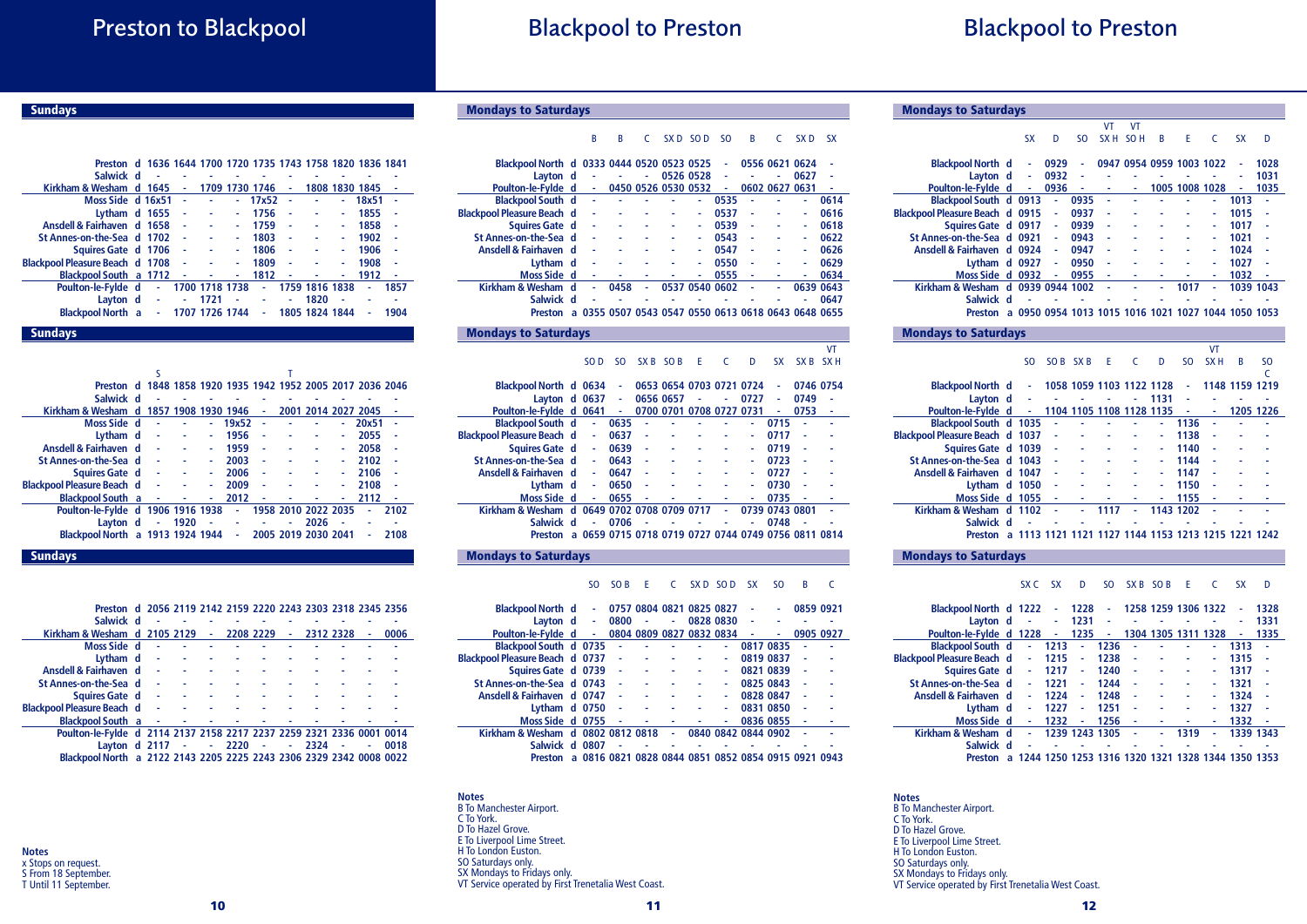# Blackpool to Preston

# Blackpool to Preston

| <b>Mondays to Saturdays</b>                                 |                 |                 |                     |                |                 |                     |                 |                |           |                 |
|-------------------------------------------------------------|-----------------|-----------------|---------------------|----------------|-----------------|---------------------|-----------------|----------------|-----------|-----------------|
|                                                             |                 | VT              |                     |                |                 |                     |                 |                |           |                 |
|                                                             | S <sub>O</sub>  | SX <sub>H</sub> | B                   | E              | C               | <b>SX</b>           | D               | SO.            | B         | SX <sub>C</sub> |
| <b>Blackpool North d</b>                                    | ÷,              |                 | 1347 1359 1403 1422 |                |                 | ä,                  | 1428            | ٠              | 1458 1522 |                 |
| Layton d                                                    | ä,              | ä,              | ٠                   |                | ä               | ä,                  | 1431            | ä              | ä,        | ä,              |
| Poulton-le-Fylde d                                          | ÷,              | ä,              |                     |                | 1405 1408 1428  | ÷,                  | 1435            | ÷,             |           | 1504 1528       |
| Blackpool South d 1335                                      |                 |                 |                     |                | ä,              | 1413                | L.              | 1435           |           |                 |
| <b>Blackpool Pleasure Beach d 1337</b>                      |                 |                 |                     |                |                 | 1415                | ä,              | 1437           |           |                 |
| Squires Gate d                                              | 1339            |                 |                     | L              | ä,              | 1417                | ä,              | 1439           |           |                 |
| St Annes-on-the-Sea d                                       | 1343            |                 |                     |                | ٠               | 1421                |                 | 1443           |           |                 |
| Ansdell & Fairhaven d 1347                                  |                 |                 |                     |                |                 | 1424                |                 | 1447           |           |                 |
| Lytham d 1350                                               |                 |                 |                     |                | ä,              | 1427                |                 | 1450           |           |                 |
| Moss Side d 1355                                            |                 |                 |                     | i.             | ٠               | 1432                | ä,              | 1455           |           | ٠               |
| Kirkham & Wesham d                                          | 1402            |                 | ٠                   | 1417           | ٠               |                     | 1439 1443 1502  |                |           |                 |
| Salwick d                                                   |                 |                 |                     |                |                 |                     |                 |                |           |                 |
| Preston a 1413 1414 1421 1427 1444 1450 1453 1513 1520 1544 |                 |                 |                     |                |                 |                     |                 |                |           |                 |
| <b>Mondays to Saturdays</b>                                 |                 |                 |                     |                |                 |                     |                 |                |           |                 |
|                                                             |                 |                 |                     |                | <b>VT</b>       |                     |                 |                |           |                 |
|                                                             | SO <sub>C</sub> | <b>SX</b>       | D                   | S <sub>O</sub> | SX <sub>H</sub> | B                   | E               | Ċ              | <b>SX</b> | D               |
|                                                             |                 |                 |                     |                |                 |                     |                 |                |           |                 |
| <b>Blackpool North d 1522</b>                               |                 | ÷               | 1528                | ÷              |                 | 1547 1558 1605 1622 |                 |                |           | 1628            |
| Layton d                                                    | ä,              |                 | 1531                |                | ä,              | ä,                  |                 |                |           | 1631            |
| Poulton-le-Fylde d 1528                                     |                 | Ξ               | 1535                | ÷              |                 |                     |                 | 1604 1610 1628 | ä,        | 1635            |
| <b>Blackpool South d</b>                                    | ä,              | 1513            | ä,                  | 1535           | ä,              |                     |                 |                | 1613      | ä,              |
| <b>Blackpool Pleasure Beach d</b>                           | ä,              | 1515            | ٠                   | 1537           | ä,              |                     |                 |                | 1615      |                 |
| Squires Gate d                                              |                 | 1517            |                     | 1539           |                 |                     |                 |                | 1617      |                 |
| St Annes-on-the-Sea d                                       | ä,              | 1521            |                     | 1543           |                 |                     |                 |                | 1621      |                 |
| Ansdell & Fairhaven d                                       | ä,              | 1524            | ä,                  | 1547           | ä,              |                     |                 | ä              | 1624      |                 |
| Lytham d                                                    | ÷,              | 1527            | ٠                   | 1550           | ä,              |                     |                 | ä,             | 1627      |                 |
| Moss Side d<br>Kirkham & Wesham d                           | ä,              | 1532            | ٠                   | 1555           | ä,              |                     | ٠               |                | 1632      |                 |
|                                                             |                 |                 | 1539 1543 1601      |                |                 |                     | 1619            |                | 1639 1643 |                 |
| Salwick d                                                   |                 |                 |                     |                |                 |                     |                 |                |           |                 |
| Preston a 1545 1550 1553 1612 1614 1620 1629 1644 1650 1653 |                 |                 |                     |                |                 |                     |                 |                |           |                 |
| <b>Mondays to Saturdays</b>                                 |                 |                 |                     |                |                 |                     |                 |                |           |                 |
|                                                             |                 |                 |                     |                |                 |                     | VT              |                |           |                 |
|                                                             | S <sub>O</sub>  | B               | E                   | Ċ              | D               | S <sub>O</sub>      | SX <sub>H</sub> | B              | C         | <b>SX</b>       |
| <b>Blackpool North d</b>                                    | ä,              |                 | 1654 1703 1722 1728 |                |                 |                     |                 | 1747 1755 1822 |           |                 |
| Layton d                                                    | ٠               | 1657            | ٠                   | ٠              | 1731            | ٠                   | ÷,              | 1758           |           |                 |
| .<br>.                                                      |                 |                 |                     |                |                 |                     |                 |                |           |                 |

|           |                     |                                                                                                 |                       |                                          | ٠                                                                                                                                 | ÷                                                                             | 1758                                                            |        |                                                                                      |
|-----------|---------------------|-------------------------------------------------------------------------------------------------|-----------------------|------------------------------------------|-----------------------------------------------------------------------------------------------------------------------------------|-------------------------------------------------------------------------------|-----------------------------------------------------------------|--------|--------------------------------------------------------------------------------------|
|           |                     |                                                                                                 |                       |                                          |                                                                                                                                   |                                                                               |                                                                 |        |                                                                                      |
|           |                     |                                                                                                 |                       | $\Delta \sim 10$                         | 1735                                                                                                                              | $\sim$                                                                        | ä,                                                              | ä,     | 1813                                                                                 |
|           |                     |                                                                                                 |                       | ٠                                        | 1737                                                                                                                              | ÷,                                                                            | ä,                                                              | ä,     | 1815                                                                                 |
|           |                     |                                                                                                 | $\sim$                | ÷                                        | 1739                                                                                                                              | ä,                                                                            | ä,                                                              | ä,     | 1817                                                                                 |
|           | $\sim$              |                                                                                                 |                       | ÷                                        | 1743                                                                                                                              | ÷.                                                                            | ä,                                                              | ٠      | 1821                                                                                 |
|           | $\sim$              |                                                                                                 |                       | ÷,                                       | 1747                                                                                                                              | - 4                                                                           | ÷                                                               | ٠      | 1824                                                                                 |
|           |                     |                                                                                                 |                       | ÷                                        |                                                                                                                                   | $\sim$                                                                        | ä,                                                              | ۰      | 1827                                                                                 |
|           |                     |                                                                                                 |                       |                                          |                                                                                                                                   | $\sim$ $-$                                                                    |                                                                 | $\sim$ | 1832                                                                                 |
|           |                     |                                                                                                 |                       |                                          |                                                                                                                                   | $\sim$ $-$                                                                    | ä,                                                              | ٠      | 1839                                                                                 |
|           | $\omega_{\rm{eff}}$ | 1721                                                                                            | ä,                    |                                          |                                                                                                                                   |                                                                               |                                                                 |        |                                                                                      |
|           |                     |                                                                                                 |                       |                                          |                                                                                                                                   |                                                                               |                                                                 |        |                                                                                      |
| Salwick d |                     | St Annes-on-the-Sea d 1643<br>Ansdell & Fairhaven d 1647<br>Lytham d 1650<br><b>All Control</b> | Layton $d \cdot 1657$ | <b>Common</b><br>Squires Gate d 1639 - - | Blackpool South d 1635 - - - -<br>Blackpool Pleasure Beach d 1637 - - - -<br>the contract of the con-<br>Moss Side d $1655 - - -$ | $-1731$<br>Kirkham & Wesham d 1702 1709 1717 - 1743 1801<br><b>Contractor</b> | Poulton-le-Fylde d - 1701 1708 1728 1735 - -<br>1750<br>$-1755$ |        | 1803 1828<br><b>All Control</b><br>1713 1719 1730 1744 1753 1812 1814 1819 1844 1850 |

**Notes** B To Manchester Airport. C To York. D To Hazel Grove.

- E To Liverpool Lime Street. H To London Euston.
- 
- 
- SO Saturdays only. SX Mondays to Fridays only.
- VT Service operated by First Trenetalia West Coast.

|  | <b>Mondays to Saturdays</b> |
|--|-----------------------------|

|                                   |   |      |           |        |         |           |                               |                |      |           | VT              |
|-----------------------------------|---|------|-----------|--------|---------|-----------|-------------------------------|----------------|------|-----------|-----------------|
|                                   |   | SO D | SX D      | SO.    | SOB SXB |           | F                             | C              | D    | <b>SX</b> | SX <sub>N</sub> |
|                                   |   |      |           |        |         |           |                               |                |      |           |                 |
| Blackpool North d 1828 1829       |   |      |           | $\sim$ |         |           | 1856 1901 1905 1922 1926      |                |      | ۰         | 1942            |
| Layton d 1831 1832                |   |      |           | ÷      | ۰       |           |                               | ٠              | 1929 | ٠         |                 |
| Poulton-le-Fylde d 1835 1836      |   |      |           | ٠      |         | 1902 1907 |                               | 1910 1928 1933 |      |           |                 |
| <b>Blackpool South d</b>          |   |      |           | 1835   |         |           |                               |                | ٠    | 1917      |                 |
| <b>Blackpool Pleasure Beach d</b> |   | ٠    | ٠         | 1837   | ٠       | ۰         | ٠                             |                | ٠    | 1919      | ä,              |
| Squires Gate d                    |   | ä,   | ۰         | 1839   | ٠       |           |                               |                | ۰    | 1922      | ä,              |
| St Annes-on-the-Sea d             |   |      |           | 1843   |         |           |                               |                |      | 1926      | ä,              |
| Ansdell & Fairhaven d             |   | ٠    | ۰         | 1847   | ٠       | ٠         |                               |                | ۰    | 1929      | ä,              |
| Lytham d                          |   |      |           | 1850   | ٠       |           |                               |                | ۰    | 1932      | ä,              |
| Moss Side d                       |   |      |           | 1855   | ٠       |           |                               |                |      | 1937      | ۰               |
| Kirkham & Wesham d                |   |      | 1843 1844 | 1902   | ä,      | ä,        | 1919                          | ٠              | 1941 | 1945      |                 |
| Salwick d                         |   |      |           |        |         |           |                               |                |      |           |                 |
| Preston                           | a |      | 1853 1854 |        |         |           | 1913 1918 1923 1929 1944 1951 |                |      |           | 1955 2005       |

#### Mondays to Saturdays

SO B E C D SX SO SOB SXB E

| <b>Blackpool North d</b>        |   | ٠         |            |      |    | 1959 2003 2022 2025 |                |           |        | 2057 2058 2101                                    |      |
|---------------------------------|---|-----------|------------|------|----|---------------------|----------------|-----------|--------|---------------------------------------------------|------|
| Layton d                        |   | ٠         | $\sim 100$ |      | ٠  | 2028                | ä,             |           |        |                                                   |      |
| Poulton-le-Fylde d              |   | $\sim 10$ |            |      |    | 2005 2008 2028 2032 | ٠              | ٠         |        | 2103 2103 2107                                    |      |
| Blackpool South d 1935          |   |           | ä,         | ٠    |    | ÷.                  | 2015 2036      |           | ٠      |                                                   |      |
| Blackpool Pleasure Beach d 1937 |   |           | ä,         |      |    | ٠                   |                | 2017 2038 | ä,     |                                                   |      |
| Squires Gate d 1939             |   |           | $\sim$     |      |    | ٠                   |                | 2020 2040 | $\sim$ |                                                   |      |
| St Annes-on-the-Sea d 1943      |   |           | ä,         | ٠    |    | ۰                   |                | 2024 2044 | ä,     |                                                   |      |
| Ansdell & Fairhaven d 1947      |   |           | ä,         |      |    | ٠                   |                | 2027 2047 | ٠      |                                                   |      |
| Lytham $d$ 1950                 |   |           | ä,         |      |    | ٠                   |                | 2031 2050 | ä,     |                                                   |      |
| Moss Side d 1955                |   |           | $\sim$     |      |    |                     |                | 2036 2055 | $\sim$ |                                                   |      |
| Kirkham & Wesham d              |   | 2001      | ä,         | 2017 | ä, |                     | 2040 2045 2105 |           | ä,     |                                                   | 2116 |
| Salwick d                       |   |           |            |      |    |                     |                |           |        |                                                   |      |
| Preston                         | a |           |            |      |    |                     |                |           |        | 2012 2021 2027 2044 2050 2055 2116 2119 2120 2126 |      |

#### Mondays to Saturdays

C SX B SX SO B SO SX P E SX B SO B SX

| Blackpool North d 2118 2121       |                                                     |        | $\sim 10^{11}$      | 2126 | ٠    |    |   | 2202 2218 2223 2225 |                |      |
|-----------------------------------|-----------------------------------------------------|--------|---------------------|------|------|----|---|---------------------|----------------|------|
| Layton d                          | ٠                                                   | 2124   | ٠                   | 2129 | ٠    |    | ۰ |                     | 2226 2228      |      |
| Poulton-le-Fylde d 2124 2128      |                                                     |        | ٠                   | 2133 | ٠    |    |   | 2208 2223 2230 2232 |                |      |
| <b>Blackpool South d</b>          | ٠                                                   | $\sim$ | 2114                | ä,   | 2135 | ٠  |   |                     |                | 2216 |
| <b>Blackpool Pleasure Beach d</b> | ٠                                                   | ٠      | 2116                | ٠    | 2137 | ٠  | ۰ |                     | ۰              | 2218 |
| Squires Gate d                    | ä,                                                  |        | 2118                | ٠    | 2139 | ä, |   |                     |                | 2220 |
| St Annes-on-the-Sea d             |                                                     |        | 2122                | ۰    | 2143 | ä, |   |                     |                | 2224 |
| Ansdell & Fairhaven d             | ä,                                                  |        | 2125                | ٠    | 2147 | ä, |   |                     |                | 2227 |
| Lytham d                          | ٠                                                   | ۰      | 2128                | ٠    | 2150 | ٠  |   |                     | ۰              | 2230 |
| Moss Side d                       | ٠                                                   | ٠      | 2133                |      | 2155 | ä, |   |                     | ۰              | 2235 |
| Kirkham & Wesham d                | ٠                                                   |        | 2136 2140 2141 2202 |      |      | ٠  |   |                     | 2238 2240 2242 |      |
| Salwick d                         |                                                     |        |                     |      |      |    |   |                     |                |      |
| <b>Preston</b>                    | a 2140 2147 2151 2151 2213 2225 2241 2248 2250 2253 |        |                     |      |      |    |   |                     |                |      |
|                                   |                                                     |        |                     |      |      |    |   |                     |                |      |

**Notes** B To Manchester Airport. C To York. D To Hazel Grove. E To Liverpool Lime Street. H To London Euston.

N To Birmingham New Street. P To Bradford Interchange. SO Saturdays only. SX Mondays to Fridays only. VT Service operated by First Trenetalia West Coast.

### **Notes** B To Manchester Airport. Q To Blackburn. SO Saturdays only. SX Mondays to Fridays only. G Bus service - Heavy luggage, dogs, bicycles and pushchairs may not be carried.

#### 13

#### Mondays to Saturdays

|                                   | SO.                             |    | SX O SOB SX B  |                     | SO. | <b>SX</b> |    |  |  |
|-----------------------------------|---------------------------------|----|----------------|---------------------|-----|-----------|----|--|--|
|                                   |                                 |    |                |                     |     | 粤         |    |  |  |
| <b>Blackpool North d</b>          | ÷                               |    | 2255 2307 2319 |                     |     |           |    |  |  |
| Layton d                          | ٠                               | ٠  |                | 2310 2322           | ä,  |           |    |  |  |
| Poulton-le-Fylde d                | $\sim$                          |    | 2301 2314 2327 |                     |     |           |    |  |  |
| <b>Blackpool South d</b>          | ä,                              |    |                | a.                  |     | 2324 2324 |    |  |  |
| <b>Blackpool Pleasure Beach d</b> | í,                              |    |                | ۰                   |     | 2326 2328 | ä, |  |  |
| Squires Gate d                    | ٠                               |    |                | ٠                   |     | 2328 2332 | ٠  |  |  |
| St Annes-on-the-Sea d 2229        |                                 |    |                | ٠                   |     | 2332 2338 | Ĭ. |  |  |
| Ansdell & Fairhaven d 2232        |                                 | ä, |                | ÷                   |     | 2335 2344 | ä, |  |  |
| Lytham d 2235                     |                                 | ×  |                | ٠                   |     | 2338 2349 | ä, |  |  |
| Moss Side d 2240                  |                                 | ä, |                |                     |     | 2343 2359 |    |  |  |
| Kirkham & Wesham d 2248           |                                 | ÷. |                | 2322 2335 2350 0011 |     |           |    |  |  |
| Salwick d                         | ٠                               |    |                |                     |     |           |    |  |  |
| Preston                           | a 2258 2317 2333 2344 0001 0036 |    |                |                     |     |           |    |  |  |